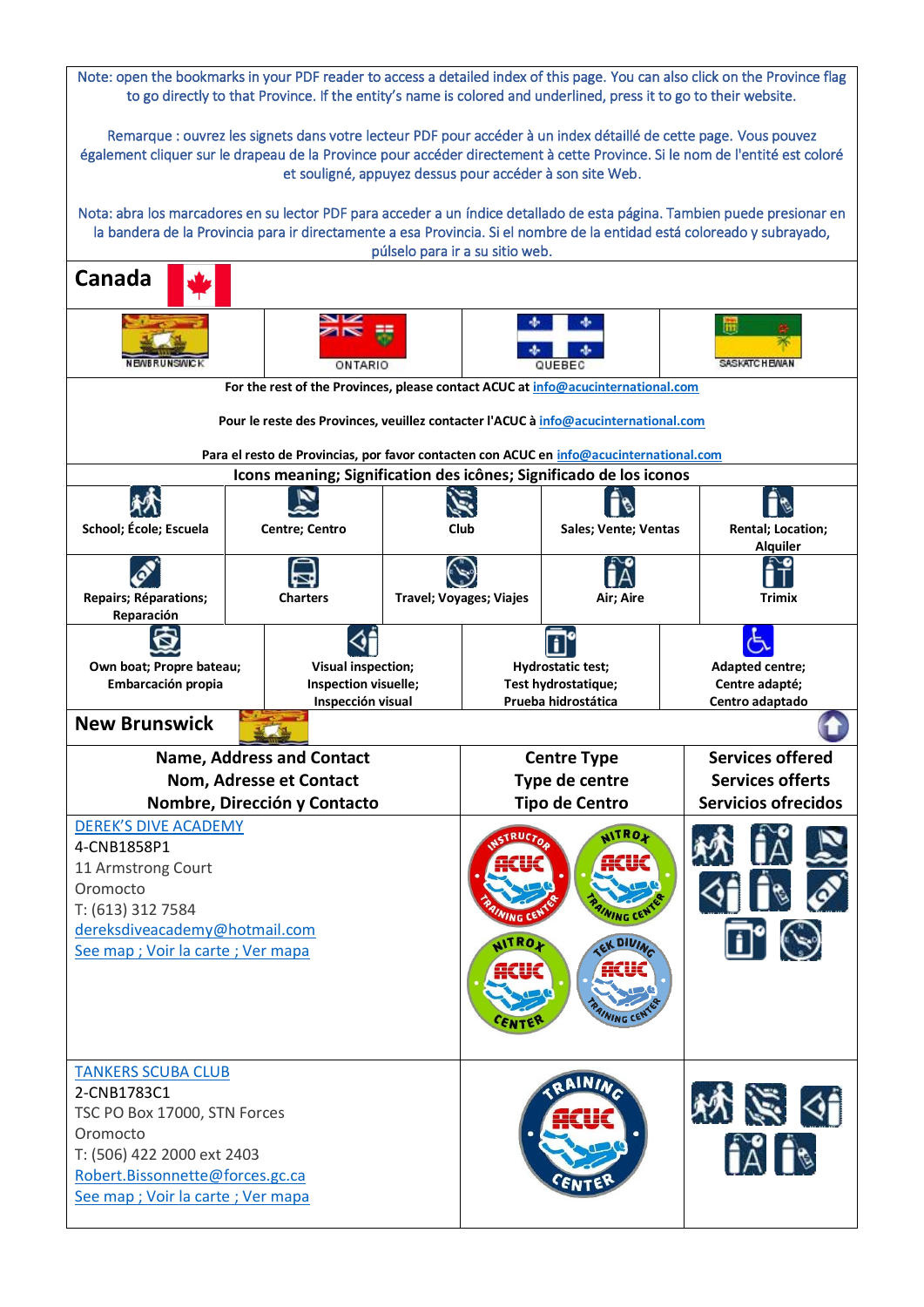| Ontario <b>AK</b>                  |                       |                            |
|------------------------------------|-----------------------|----------------------------|
| <b>Name, Address and Contact</b>   | <b>Centre Type</b>    | <b>Services offered</b>    |
| Nom, Adresse et Contact            | Type de centre        | <b>Services offerts</b>    |
| Nombre, Dirección y Contacto       | <b>Tipo de Centro</b> | <b>Servicios ofrecidos</b> |
| <b>ANGELA COUGHLAN POOL</b>        |                       |                            |
| 3-CON1102C1                        | NITROX                |                            |
| 2425 Upper Middle Rd               | iiCUC                 |                            |
| Burlington                         |                       | 妖気と                        |
| T: (905) 870 3695                  |                       |                            |
| marlinscuba@bell.net               |                       |                            |
| See map ; Voir la carte ; Ver mapa |                       |                            |
| <b>DOLPHIN AQUATIC CLUB</b>        |                       |                            |
| 4-CON1555C1                        | <b>AITROA</b>         |                            |
| PO Box 21013                       |                       | 小学的                        |
| Lockerby Post Office               |                       |                            |
| Sudbury                            |                       | $\hat{A}$ $\hat{B}$        |
| info@sdacscuba.ca                  |                       |                            |
| See map ; Voir la carte ; Ver mapa |                       |                            |
| <b>ETOBICOKE UNDERWATER CLUB</b>   |                       |                            |
| 4-CON1008C1                        | <b>AITROX</b>         |                            |
| Albion Pool & Recreation Facility  |                       | 小学校                        |
| 1485 Albion Rd.                    | ACUC                  |                            |
| Toronto                            |                       | $\odot$ a                  |
| (647) 723-6382                     |                       |                            |
| euc president@euc.ca               |                       |                            |
| See map ; Voir la carte ; Ver mapa |                       |                            |
| <b>LONDON SKIN AND SCUBA CLUB</b>  |                       |                            |
| 4-CON1654C1                        | <b>AITROJ</b>         |                            |
| 2501-75 King Street                |                       |                            |
| London                             |                       | 秋気 ④                       |
| T: (519) 282 0559                  |                       |                            |
| training@londonskinandscuba.ca     |                       |                            |
| See map ; Voir la carte ; Ver mapa |                       |                            |
| <b>LTC SCUBA CENTER</b>            | RUCTO                 |                            |
| 4-CON0654P1                        |                       |                            |
| 270 Pennsylvania Ave. #6           |                       |                            |
| Concord                            |                       |                            |
| T: (905) 660 6359                  |                       |                            |
| Itcscuba@mycybernet.net            |                       |                            |
| See map ; Voir la carte ; Ver mapa |                       |                            |
| <b>MARLINS SCUBA</b>               |                       |                            |
| 3-CON1102C2                        | NITRO <sub>1</sub>    |                            |
| 2127 Country Club Drive            | ACUC                  |                            |
| Burlington                         |                       |                            |
| T/F: (905) 870-3695                |                       |                            |
| marlinscuba@bell.net               |                       |                            |
| See map ; Voir la carte ; Ver mapa |                       |                            |
|                                    |                       | $\mathbf{u}^{\bullet}$     |
|                                    |                       |                            |
|                                    |                       |                            |
|                                    |                       |                            |
|                                    |                       |                            |
|                                    |                       |                            |
|                                    |                       |                            |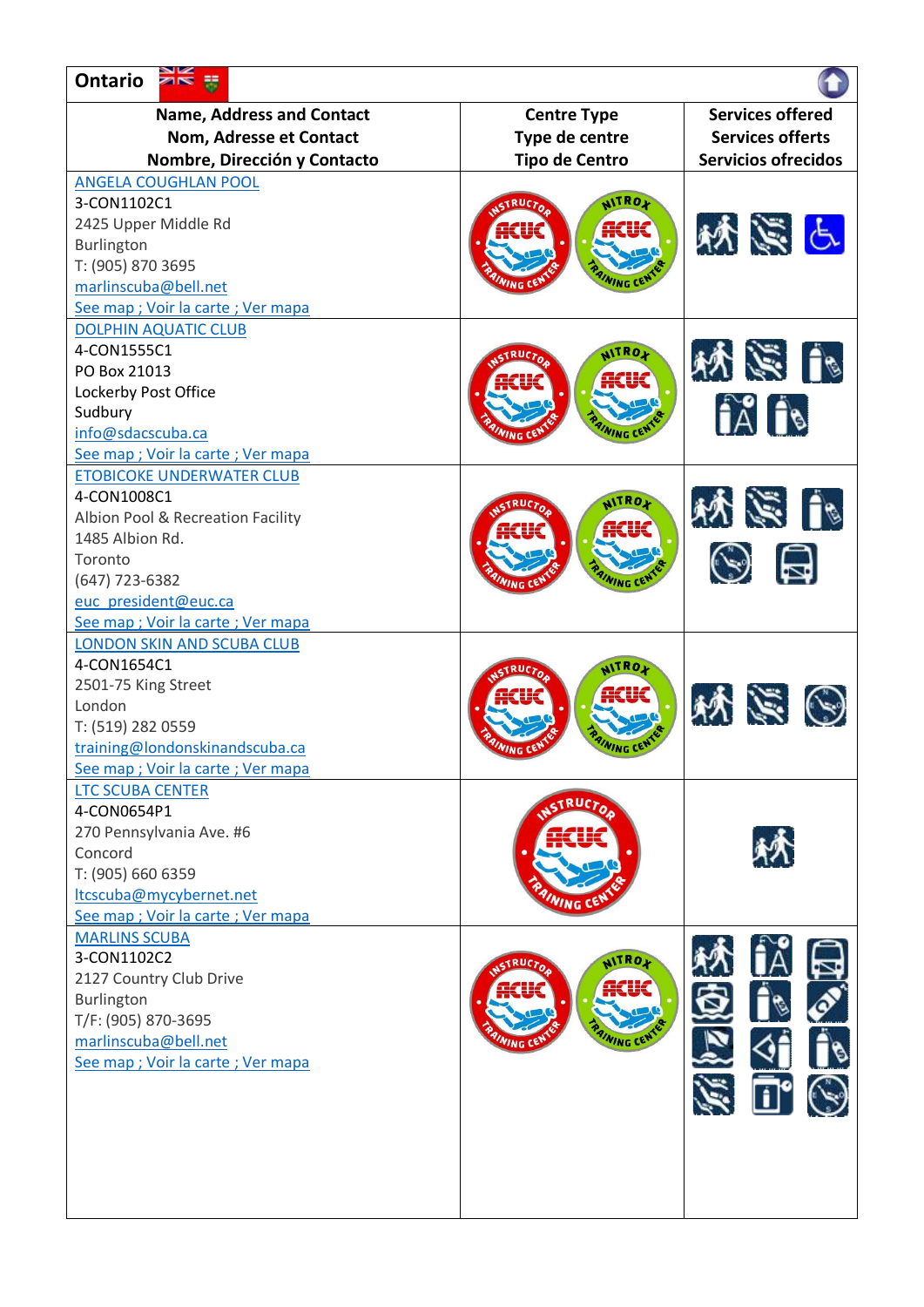| <b>PROPER DIVING</b><br><b>NITROX</b><br>4-CON1470P1<br>34 Gale St.<br>Almonte<br>T: (613) 281 7630<br>almontediverssupply@gmail.com<br><b>NITROA</b><br>See map ; Voir la carte ; Ver mapa<br>ACUC<br>$N_{ING}$ C<br>RON MACDONALD SCUBA SCHOOL<br>RUCTO<br>3-CON0475P1<br>13 Eleventh Street West<br>Cornwall<br>T: (613) 933 1362<br>dee.ron@bell.net<br>See map ; Voir la carte ; Ver mapa<br>Québec<br><b>Services offerts</b><br>Nom, Adresse et Contact<br>Type de centre<br><b>Services offered</b><br><b>Name, Address and Contact</b><br><b>Centre Type</b><br><b>Tipo de Centro</b><br><b>Servicios ofrecidos</b><br>Nombre, Dirección y Contacto<br><b>ABABORD PRO-DIVING</b><br>NITROX<br>4-CQC0480C1<br>411 Montplaisir<br>Trois-Rivieres<br>T: (418) 699 1000 et (800) 756 6433<br>ababordprodiving@gmail.com<br><b>NITROY</b><br>Voir la carte ; See map; Ver mapa<br>$\hat{\mathbf{v}}$<br><b>ACCÈS PLONGÉE</b><br><b>NITROX</b><br>4-CQC0480C2<br>2019 Boulevard Mellon<br>Saguenay (Jonquière)<br>T: (418) 699 1000 et (800) 756 6433<br><b>WING C</b><br>accesplongee@live.ca | <b>SIE E</b> | <b>Ontario (continued)</b> |                    |  |
|---------------------------------------------------------------------------------------------------------------------------------------------------------------------------------------------------------------------------------------------------------------------------------------------------------------------------------------------------------------------------------------------------------------------------------------------------------------------------------------------------------------------------------------------------------------------------------------------------------------------------------------------------------------------------------------------------------------------------------------------------------------------------------------------------------------------------------------------------------------------------------------------------------------------------------------------------------------------------------------------------------------------------------------------------------------------------------------------------|--------------|----------------------------|--------------------|--|
|                                                                                                                                                                                                                                                                                                                                                                                                                                                                                                                                                                                                                                                                                                                                                                                                                                                                                                                                                                                                                                                                                                   |              |                            |                    |  |
|                                                                                                                                                                                                                                                                                                                                                                                                                                                                                                                                                                                                                                                                                                                                                                                                                                                                                                                                                                                                                                                                                                   |              |                            |                    |  |
|                                                                                                                                                                                                                                                                                                                                                                                                                                                                                                                                                                                                                                                                                                                                                                                                                                                                                                                                                                                                                                                                                                   |              |                            |                    |  |
|                                                                                                                                                                                                                                                                                                                                                                                                                                                                                                                                                                                                                                                                                                                                                                                                                                                                                                                                                                                                                                                                                                   |              |                            |                    |  |
| Voir la carte ; See map; Ver mapa                                                                                                                                                                                                                                                                                                                                                                                                                                                                                                                                                                                                                                                                                                                                                                                                                                                                                                                                                                                                                                                                 |              |                            | NITRO <sub>M</sub> |  |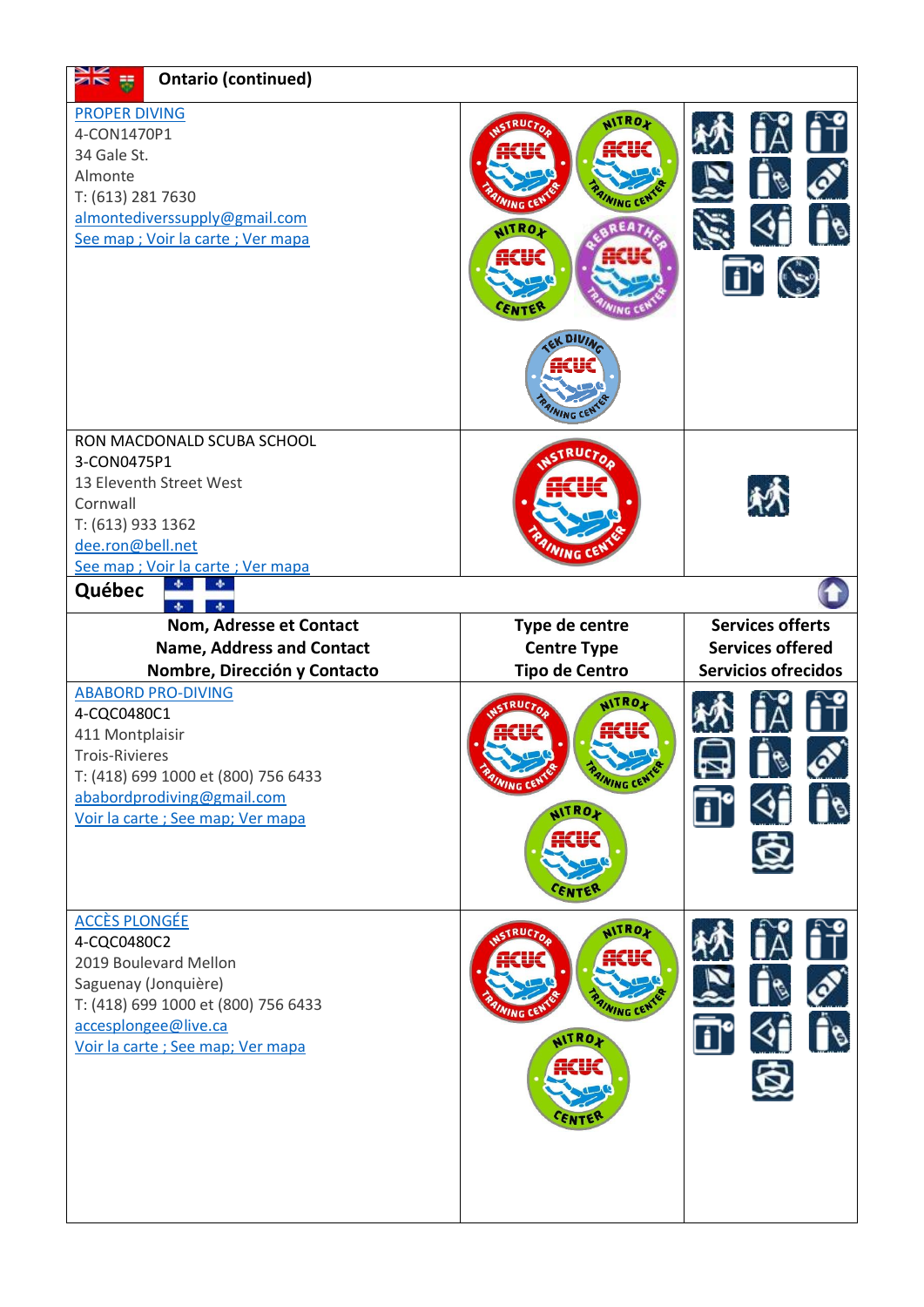| Québec (continue)                                                                                                                                                                                                                                                                                                                                                                                                                                                                                            |                              |                                         |
|--------------------------------------------------------------------------------------------------------------------------------------------------------------------------------------------------------------------------------------------------------------------------------------------------------------------------------------------------------------------------------------------------------------------------------------------------------------------------------------------------------------|------------------------------|-----------------------------------------|
| <b>AQUANAUTES DE MONTRÉAL</b><br>4-CQC0558C1<br>853 Corbeil<br>Laval, Montréal<br>T: (514) 947 0558<br>gdiver@videotron.ca<br>Voir la carte ; See map; Ver mapa<br>Cours de plongée spécialisés pour les jeunes de 12 à 17 ans<br>(Sea Camp) et stages d'apnée pour les enfants à partir de<br>10 ans durant le même camp d'été.<br>Specialized diving courses for young people from 12 to 17<br>years old (Sea Camp) and freediving training for children<br>from 10 years old during the same summer camp. | <b>AITRO</b><br><b>AITRO</b> | 外资品                                     |
| <b>BOUTIQUE DU PLONGEUR DU SAGUENAY</b><br>4-CQC0185C1<br>1 Chemin du Lac Caché<br>Falardeau<br>T: (418) 818 2153<br>gil tre@hotmail.com<br>Voir la carte ; See map; Ver mapa                                                                                                                                                                                                                                                                                                                                | <b>NITROL</b><br>WRO         | 网络欧                                     |
| CENTRE DE PLONGÉE BSL<br>4-CQC0023P1<br>292 rue St Germain est<br>Rimouski<br>T: (418) 725-0500<br>fortinla@hotmail.com<br>Voir la carte ; See map; Ver mapa                                                                                                                                                                                                                                                                                                                                                 | AITRO                        | ◥▮<br>$\mathbb{R}$<br>日百だ               |
| ÉCOLE DE PLONGÉE SOUS-MARINE CARLOS LOPEZ<br>4-CQC0480C3<br>5550 Boulevard des Forges,<br>Trois-Rivières<br>T: (819) 995 3333<br>plong3r@gmail.com<br>Voir la carte ; See map; Ver mapa<br>Et / And<br>4-CQC0480Cs4<br>668 4è rue de la Pointe,<br>Shawinigan<br>T: (819) 995 3333<br>plong3r@gmail.com<br>Voir la carte ; See map; Ver mapa                                                                                                                                                                 | NITROX<br>ACUC               | ÎÄ.<br>$\mathbf{H}^{\bullet}$<br>$4$ 10 |